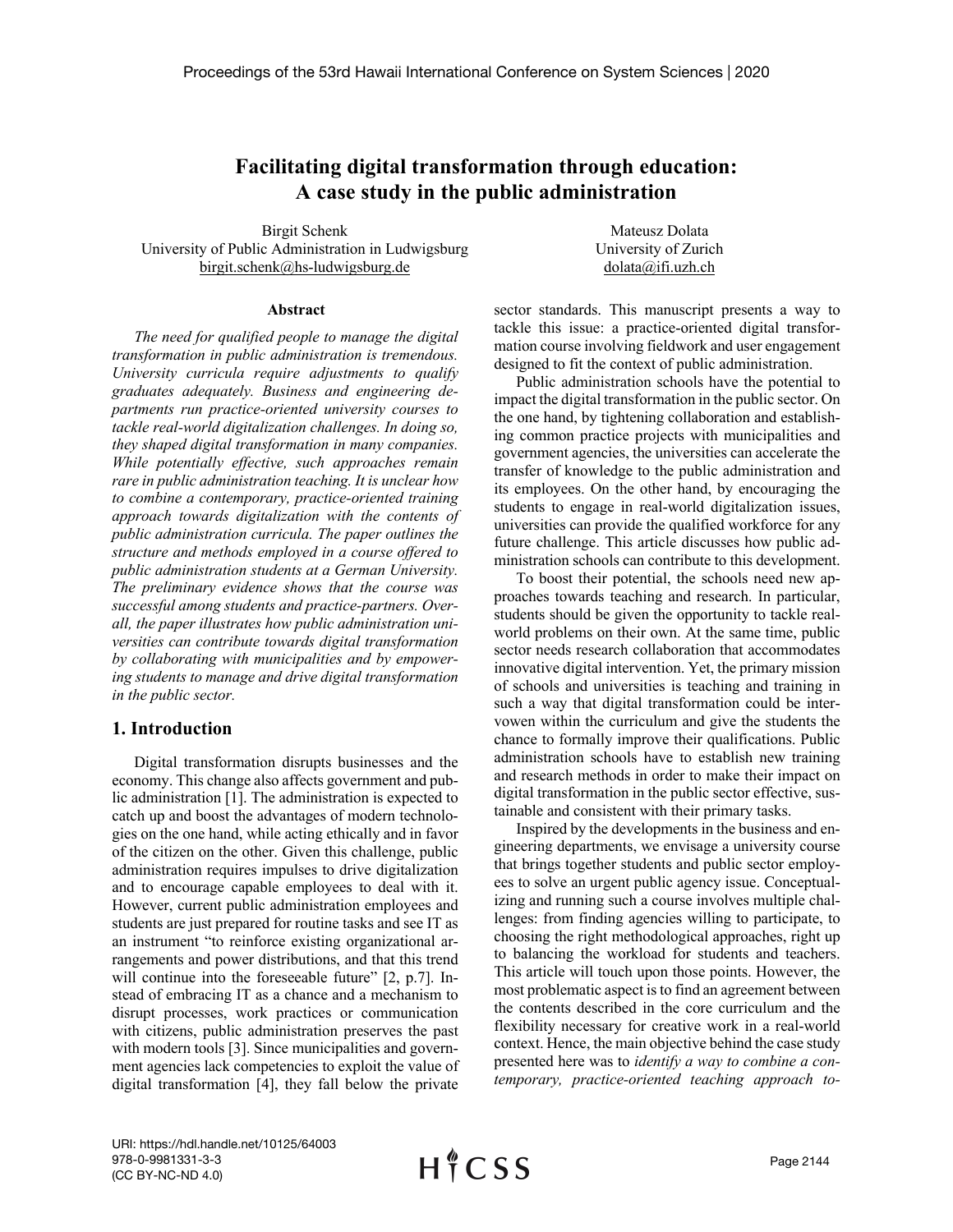*wards digitalization with the contents of public administration curriculum*. The proposed design has undergone a twofold evaluation: the feasibility of the course was tested at the University of Public Administration and Finances of Baden-Württemberg in Ludwigsburg. The effectiveness of the course design was tested, at the end of the course, by collecting the opinions of students and project partners. Overall, we conclude that publicadministration education requires practice-oriented, hands-on courses. We show that such courses are possible, but require additional effort to organize, facilitate, and run the course. We also provide evidence of the impact of such courses on the communes and students.

The results are relevant for a wide audience. First, faculty at public administration schools can benefit from an exact description of the course and replicate it in their institutions. Second, managers in the public sector can find evidence for the value of collaboration between public sector and education institutions. Third, decision makers who drive digital transformation in the public sector can find inspiration on how to set new impulses beyond the typical top-down or bottom-up approaches. Overall, this paper suggests that education might be the way to tackle the sluggish digitalization processes in public administration.

## **2. Digital Transformation - generator of new requirements and skills**

Digital transformation is the novel use of digital technology to solve practical problems [6]. It makes possible new types of innovative and creative solutions, rather than simply extending and supporting conventional approaches. "The ultimate stage is that of digital transformation and is achieved when the digital usages which have been developed enable innovation and creativity and stimulate significant change within the professional or knowledge domain" [6 p.173]. Accordingly, the essence of digital transformation is not the digitalization or digitization of known processes but providing technology-based solutions to old and new challenges. There are numerous challenges in public administration: higher expectations from citizens, dependency on political agendas, and complex developments in municipalities (especially in booming cities), just to mention a few. Those challenges require new solutions to which modern technologies offer potential answers but public sector often lacks human and financial resources for exploration, choice, and implementation.

Nevertheless, public administration tried to exploit the benefits of digitalization, though results are not satisfactory [7]. The last big wave of digitalization resulted in development and launch of websites for single agencies, municipalities or even departments, where the citizen could find key information, download brochures as PDFs, or carry out basic transactions. But digital transformation could be more than that [8, 9]. Private business increasingly invest in holistic solutions with seamless media usage to ensure efficiency, sustainable structures and processes for service delivery [10, 11]. But to offer high-quality services, public administration needs to (a) design its e-services to an up-to-date level in technology and content, (b) adjust or reorganize its business processes or organizational structures, and (c) take the citizen's perspective. We claim, that they have much to catch up to fulfill their role of facilitating digital transformation. The public sector requires adequate management practices to regulate the transformation, welltrained staff to drive the change and structures to create problem-oriented interdisciplinary teams. Overall, the public sector in many developed countries still lacks a consistent and citizen-friendly strategy for digital transformation and relies on singular improvements.

Implementing a proper digital-transformation strategy requires the right people and skills. Kirchner et al. [12] identify 18 competences expected to play a primary role in the upcoming digital transformation processes: (a) *Key non-digital competences:* entrepreneurial thinking and self-initiatives, adaptability, creativity, problem-solving perseverance. (b) *Key digital skills & competences*: digital literacy, digital interaction, collaboration, data literacy, digital learning, digital ethics, agile working. (c) *Technological competences*: technological skills, tech-translation (to moderate between non-technical experts and technical experts), user-centered design, web-design, complex data analysis, conception & administration of networked IT systems, smart hardware/robotics design & development, and blockchain technology. It is clear, that the technological competences can be integrated via consulting companies or private-public partnerships. But for such collaboration to work, the public sector requires key digital and nondigital competences to accommodate the technological improvements at all organizational levels. However, those competences and skills are still missing in the curricula of public administration schools and, hence, also in the public agencies and municipalities [11].

## **3. Digital Transformation in Public Administration Curriculum**

This manuscript proposes a new approach for transferring of skills and competences to public sectors and takes on practices from business and engineering schools. They have been offering award-winning courses, which confront the students with practical challenges provided by the industry and let them collaborate directly with the industry partners to solve the challenges [13, 14]. Those courses are structured according to the general design paradigm (problem identification, solution design, and evaluation) and rely on processes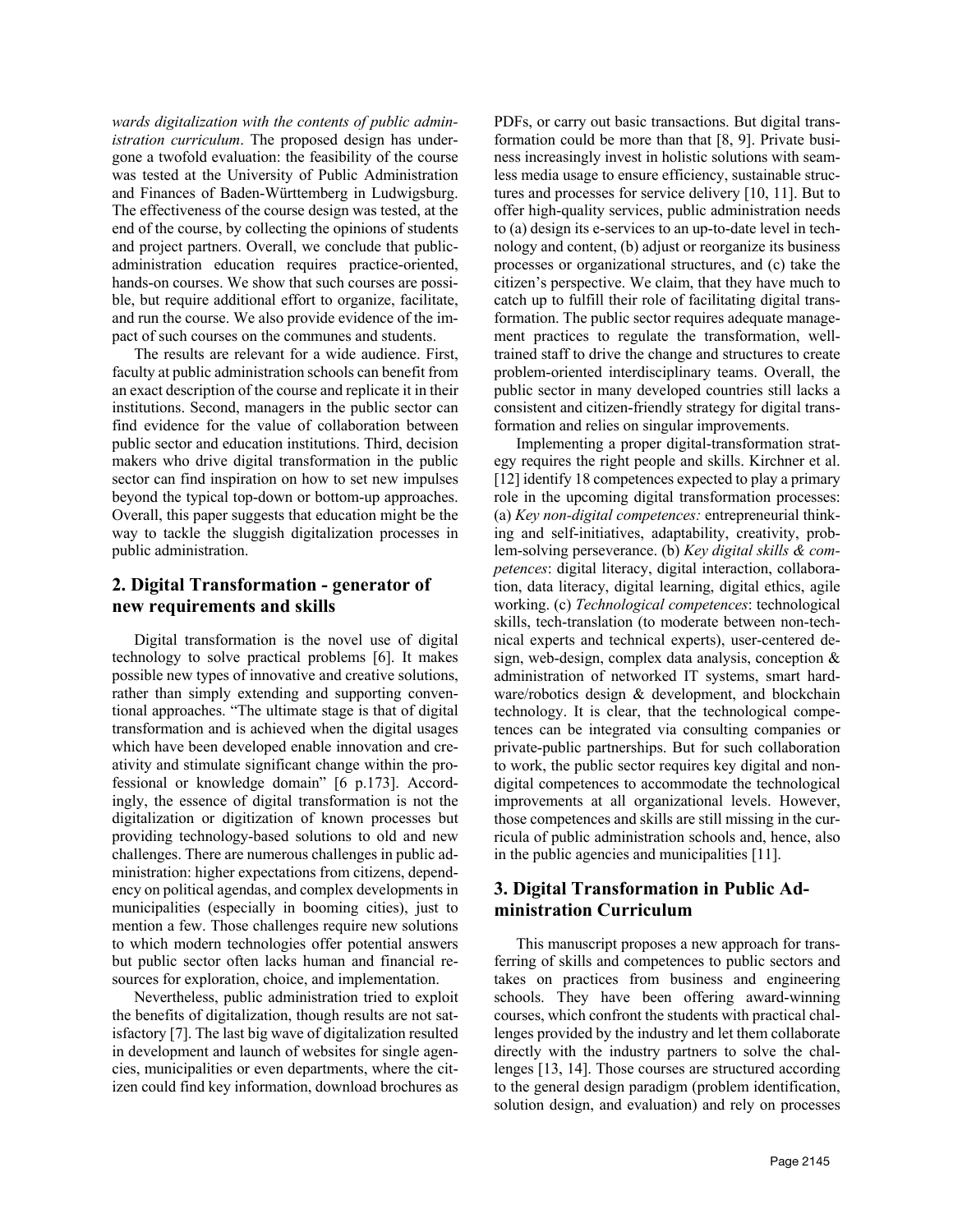and tools from design thinking [15, 16] and similar approaches. Whereas some leading universities made the initial step decades ago [16, 17], other schools followed, so that modern engineering and business education relies on challenge-driven project work. As a consequence, companies benefit from the students' fresh view, methodological mentoring from teachers, and can extend their competences; in the long-term, the workforce market benefits from graduates, who are prepared for solving practical challenges and possess the right skills. In the short term, students get access to interesting practical problems, understanding of the context where they can apply their theoretical knowledge, and an opportunity to make real-world impact. Finally, universities improve their curricula and gain access to research fields. Inspired by these approaches and their positive resonance in industry and schools, we launched a course that adopts the core ideas from engineering and business schools for use in public administration education.

Previous research acknowledges digitalization is a challenge as well as an opportunity for higher education [18]. Universities benefit from higher demand for skilled and well-educated professionals, but still struggle with providing an adequate teaching offering [19]. There have been frequent calls for including digital transformation in public-administration curricula [20, 21, 22], but only few articles offer practical guidance [23, 24, 25]. Hence, no best practices have been established so far [26]. Public-administration teachers intending to address digital transformation in their courses, need to start from scratch: they need to know various methods and topics, assess their didactic value, establish a coherent plan and, finally, introduce the course. Depending on the particular environment and the teacher's background, this might take years of hard work.

It is important to note, that we do not address educating *about* digital transformation but discuss how *to teach digital transformation*. This aligns with e-government education research, which puts focus on acquiring practical and managerial skills rather than on abstract knowledge [26, 9]. However, our merit differs from egovernment education research in one central aspect. Whereas e-government education focuses on leaderlevel curricula, i.e., on educating future *chief information officers* and *decision makers* for public administration [26], this paper addresses the education of future public servants and employees, whose role in driving digital transformation was previously underestimated. While agreeing that digital transformation needs well-prepared leaders, the transformation can only succeed if other employees bring the right competencies.

## **4. Background: Status quo and key needs**

The University of Public Administration and Finance of Ludwigsburg (HVF) offers "Public Administration B.A." [27], a study program on public administration with subject-related topics such as Administrative Procedural Law, Administration Theory, Public Finances, etc. Basic lectures are offered in the first three terms. Then students work in various departments in public administration over 14 months (three terms). The program covers theory (terms one to three) and general skills (terms four to six) but ignores the necessity to prepare students for digital transformation – at least, not during the first six terms. In particular, no courses address the practical aspects of work with existing IT systems, forcing communes to additionally qualify the employees. Even worse, no courses consider digital transformation as an ongoing process which radically changes the daily practice of public administration and reflects the need to prepare the students for work in this highly flexible environment. Only students who choose the specialization area "*Human Resource, Organizational and Information Management"* in their final, seventh term, have the chance to attend a single module of 4 hours per week dealing with digital transformation. The students in this area are on average 20-22 years old, being digital natives, have completed A-levels prior to joining the school and attended the courses described above. 65% of the students are women. The graduates are likely to work in public sector's organizational and human resource departments or, if such exist, in digitalchange departments.

Digital transformation is a real-world problem and managing real-world problems needs both: theoretical and practical competencies. Future public employees have to deal with competing and conflicting demands from clients and the general public, with ongoing technological change, and new legal circumstances. Despite those challenges, the model of public employees' education resembles the 1990's: "chalk and talk", groups of up to 35 students, or single-discipline lectures. Developments in student-centered learning, such as projectbased learning, have so far had made little impact on the mainstream public administration education. Thus, students graduate with a good knowledge of fundamental law and public finance but unprepared for digital change. For instance, they lack capabilities to transfer theoretical knowledge to practice [28]. Overall, the focus and methods applied at the HVF are representative for the public administration curricula – public administration studies hardly ever deal with digitalization and they focus more on content than competence [29].

To supersede the present teaching model and to train the competencies needed, *methods* and *content* of courses need to change. Methodical changes prepare the students for dealing with the practical reality of digital transformation. Since digital transformation comes with projects [21], project-based learning appears adequate.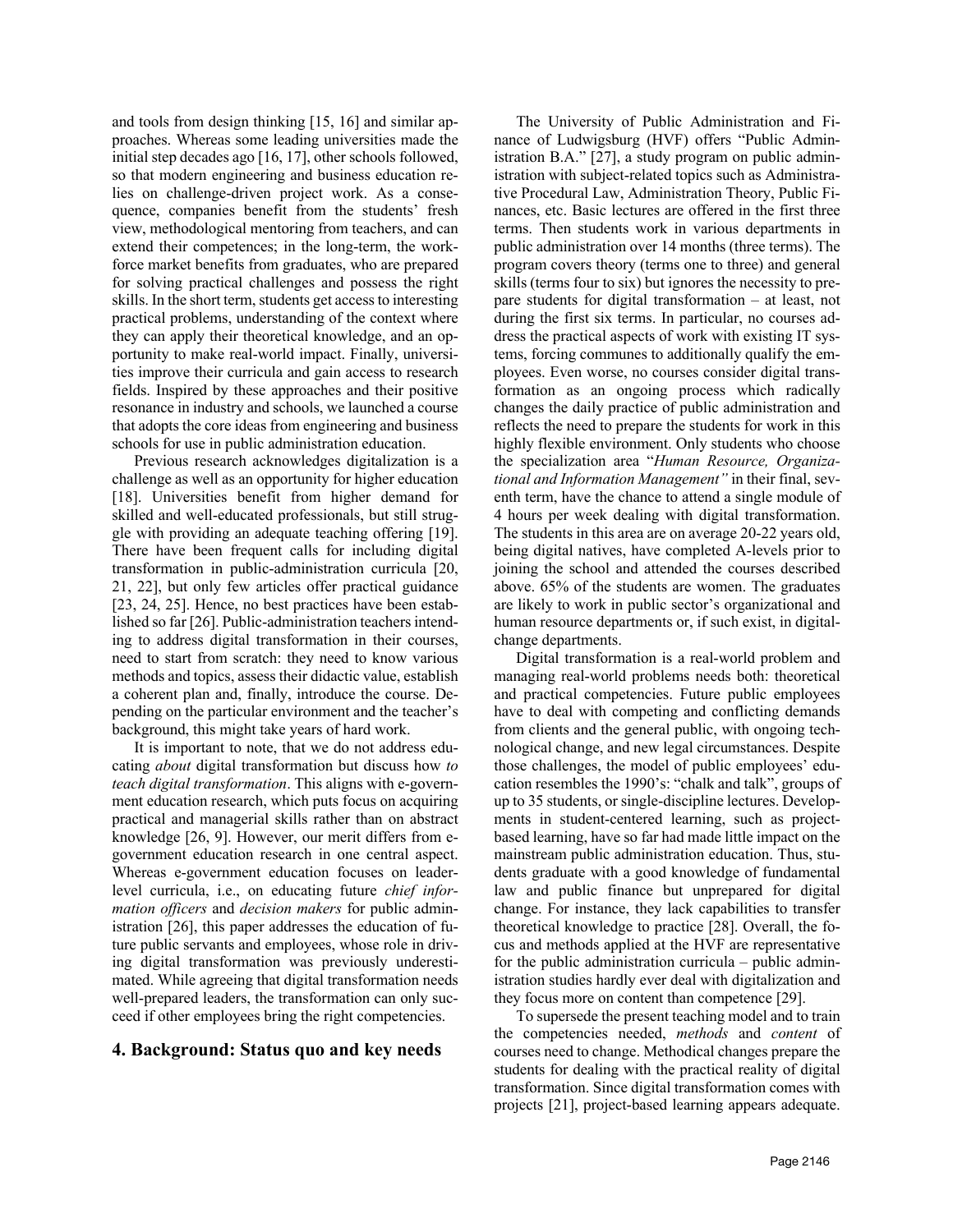It is based on self-direction, self-initiative as well as collaboration, and is multi-disciplinary. The chosen project



- innovation impulses for own organization

**Figure 1. Tasks and benefits within the course.**

challenges are close to professional reality and are developed prior to the course, by teachers together with representatives from the public sector. Projects require application of previously acquired knowledge and are accompanied by subject courses. The students have to manage time and resources as well as their task and role differentiation. They need to consider typical development risks, i.e. while employing agile project management. They work in teams with teachers as advisers [30, 31] and collaborate with public administration practitioners and citizens [32]. This gives the students the opportunity to learn the daily work of public administration, to collect background knowledge and identify key drivers and obstacles for digital transformation. The municipalities and practitioners involved see great benefit from the work and solutions gained by students. Figure 1 illustrates the interplay between students, teachers, and practitioners. Overall, in terms of method, the proposed course recognizes that public administration studies provide too little opportunity to strengthen problemsolving and group-work competencies and implements project-based approach from engineering or business education [13, 14, 15].

Through content adjustments, the students should extend their digital literacy and learn about processes involved in digital transformation, such that they can effectively engage in translation of identified problems and solutions into technological concepts. The students of public administration are not technology specialists, the competences which must be met by the new course are basically (a) digital and (b) non-digital key competences [12]. Digital competences are digital literacy, digital interaction, collaboration, data literacy, digital learning, agile working. Non-digital competences are self-initiative, adaptability, creativity, problem solving, perseverance and project management. To identify the course contents, we worked through different concepts of digital transformation [33] and digital maturity [34,

35]. Considering these and the given workload we focused on four aspects: new technologies and trends, visioning and service (re)design, business process (re)design and organizational structure. Additionally, students need to consider aspects typical for the public sector. For instance, in Germany the federal structure might facilitate or hinder digitalization in specific areas. Students need to learn to take those federal structures into account and focus on scalable solutions to meet business process requirements from towns to administrative regions. They also need to be aware of service trends outside public sector (omni-channel services, self-services, seamless customer experience, etc.) to accommodate future expectations of citizens/clients. The overall choice of content leads to a strategic vision as well as anticipating and shaping the public sector for the future.

## **5. Course Programme**

Taking the methodological and content-related deliberation into account, we identified five units to structure the course: (0) basic knowledge and experience, (1) needs-driven analysis of the "real" world, (2) future trends and developments, (3) point of contact and service design, (4) organizational (re)structuring and process(re)design. Each unit covers specific content and includes training concerning adequate methods. The course structure can easily be adapted to various areas of public administration. At the HVF, we employed a structure to address real-world challenges coming from various departments of municipal administrations. Here, we explain the structure of the course while referring to the actual example of 2018's course: "*Building Authority"*. The students were given the challenge to *improve the citizen's experience how to obtain a building permit*. Obtaining a building permit is a complex issue and involves multiple contact with the authorities (apart from the building authority, contact with the environment protection agency or the fire protection department might be necessary) as well as with external stakeholders i.e. architects or neighbors. A building permit is also necessary not only for citizens intending to build a new house, but also for those who make alterations to their property i.e. putting in a dormer window or constructing a carport. The municipalities involved saw the case for building permit as an interesting challenge because of mixed opinions from the citizens concerning the status quo. Here, we describe how students were instructed to work on that issue throughout the course. We refer to particular *methods* and techniques students are advised to use in each unit as well as to the rationale behind those methods and the *content* covered in the respective units.

#### *Unit 0***:** *Basic knowledge / experience*

To be able to manage such a complex project, general knowledge and competences are required. During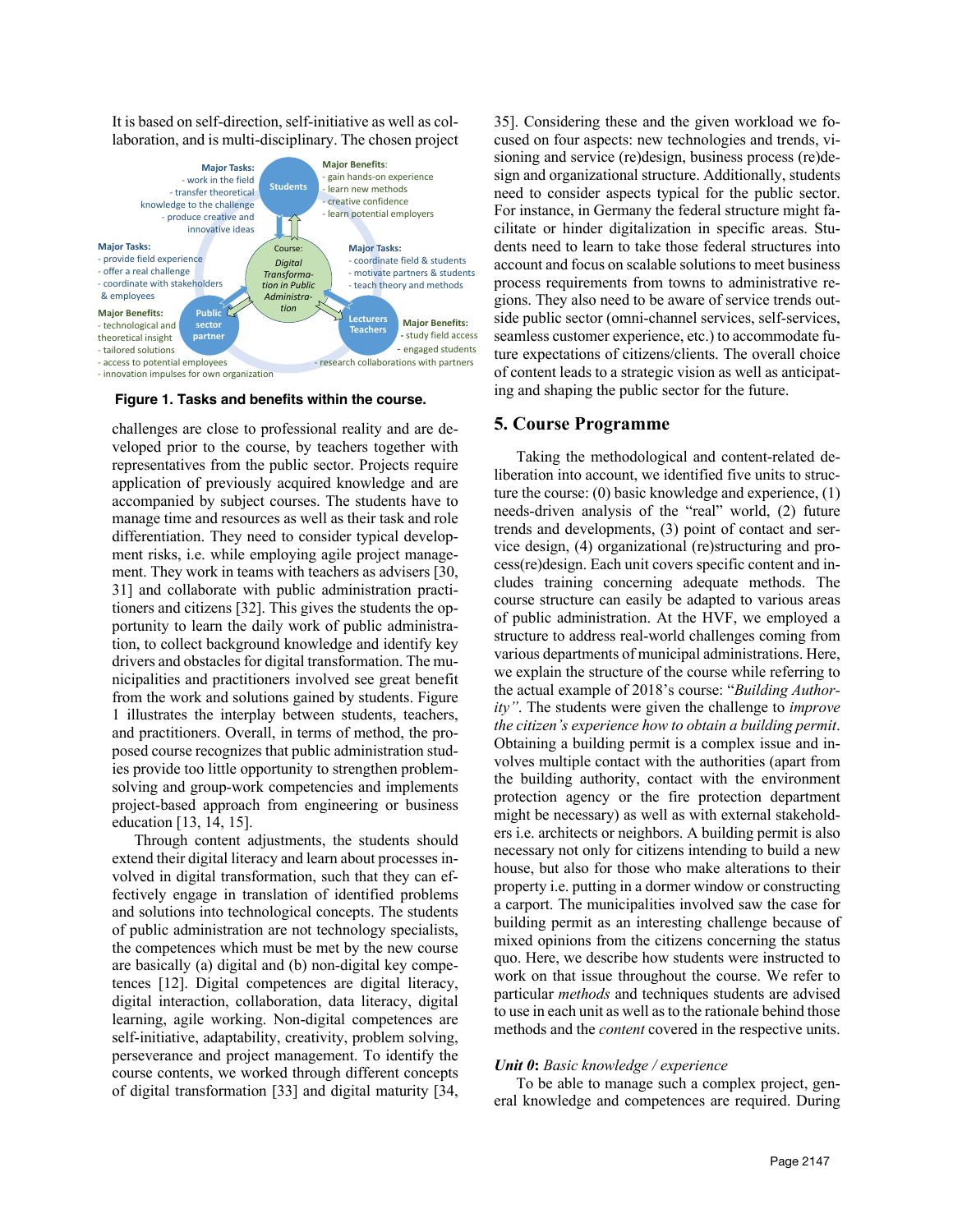basic studies in the first three terms students had attended lectures teaching this. Therefore, in unit 0 they are asked to work through their former learning material and if they need additional help, to approach teachers for help. Additional material is offered concerning the challenge (building permit) to extend the basics.

*Method:* Literature studies based on self-learning. From the very beginning students are asked to work in teams and use a learning and a collaboration platform in order to exchange sources and knowledge.

*Content*: Students prepare for project work by learning about project management and agility, business process management, change management, empirical methods and techniques (e.g., survey construction).

In Unit 0, the students acquire skills related to selfstudy and problem-space exploration. They gain experience in team building and initial organization and collaboration of teamwork, digital learning and interaction, self-initiative perseverance and agile working. This list shows that the competences addressed in Unit 0 are underlying all units.

#### *Unit 1: Needs-driven analysis of the real world*

In Unit 1, students need to identify, collect, document and analyze issues, which are characteristic for their challenge. This may include information needs and requirements, status-quo business processes, existing ways of information provision and current service strategy. Thereby, students take on the perspective of the stakeholders involved, mainly, citizens and employees.

*Method:* First, students complete mystery shopping (actual visits to building authority), mystery calls(actual phone calls to building authority) and online self-service (walkthrough through online resources) based on a given case, e.g., "I want to build a dormer". Then they identify problems / barriers, supportive / hindering aspects based on their own experiences in their case. Secondly, students carry out participating observations as well as interviews with employees and managers working in the building authorities in different municipal administrations. They have to identify problems / barriers, as well as supportive / hindering aspects employees have to face in serving their customers. This helps the students to establish empathy and to understand views of citizens and employees – not only in their explicit demands and requests, but also their emotions. The students learn how to cope with these, not only in terms of changing existing IT problems or inefficient IT-supported processes, but also in terms of a broader spectrum of issues, including non-specific work description, interpersonal problems or missing competencies, as well as uncertainty affecting daily work in public agencies.

*Content:* By working with citizens and employees, students learn the processes involved in obtaining a building permit. Apart from that, they learn, in supervised sessions with the teacher, about business process elicitation, as well as key aspects of organization of and structure in public administration. They also learn about different aspects of service delivery, consider blueprints for service quality and learn how to apply these into practice. Finally, they learn about the service provision as a collaborative undertaking involving the citizen and the public service employee, as well as the whole backoffice machinery behind the service. Consequently, students experience the importance of organizational context as an aspect of digital transformation. At the end of Unit 1, the students formulate a clear problem statement to be addressed in the subsequent units.

Unit 1 demands that students collect skills and knowledge necessary to identify and specify the actual problem behind a general challenge. In doing so, they traverse the first stage of the design paradigm. They master methods and techniques of empirical work such as needs driven approach, interviewing, participative observation, mystery calling / shopping. Furthermore, this unit offers them access to the relevant content that helps them frame their observations in practical and conceptual terms. Accordingly, they acquire knowledge and skills necessary to analyze the status quo and to explore the pain points together with the stakeholders. This prepares them for dealing with contradictory voices and organizational obstacles concerning the digital transformation. Simultaneously, the authorities benefit from student's work by receiving systematic and independent feedback concerning their strengths and weaknesses.

#### *Unit 2*: *Trends and Developments*

In Unit 2, students need to identify new paradigms (and not only technologies!) with potential to solve the challenge and to greatly improve public administration. Following the principle of Rob Nail  $[36]$ , who said "one of the things that we try to help organizations do first is to have a perspective around technology and exponential technologies and then build in processes to constantly track and be aware of the trends, the potential opportunities and threats that are arising", students have to envisage a stakeholder-centered "perfect" public administration. Unit 2 implements the idea of *dark horse* prototyping [37] so that the students are encouraged to question both implicit and explicit assumptions and radically rethink public administration. For instance, today's law barriers (which demand, e.g., handwritten signature) can and should be ignored. Working on their vision, students are asked to think the unthinkable and to make the seemingly impossible possible, while considering new trends, as well as the recognized difficulties and implicit wishes of stakeholders (Unit 1). They are not restricted to feasible solutions at this early stage.

*Method:* Unit 2 employs methods that help the students to broaden their minds and encourage forethought. Inspired by foresight thinking [38], students learn to identify social and technological trends by considering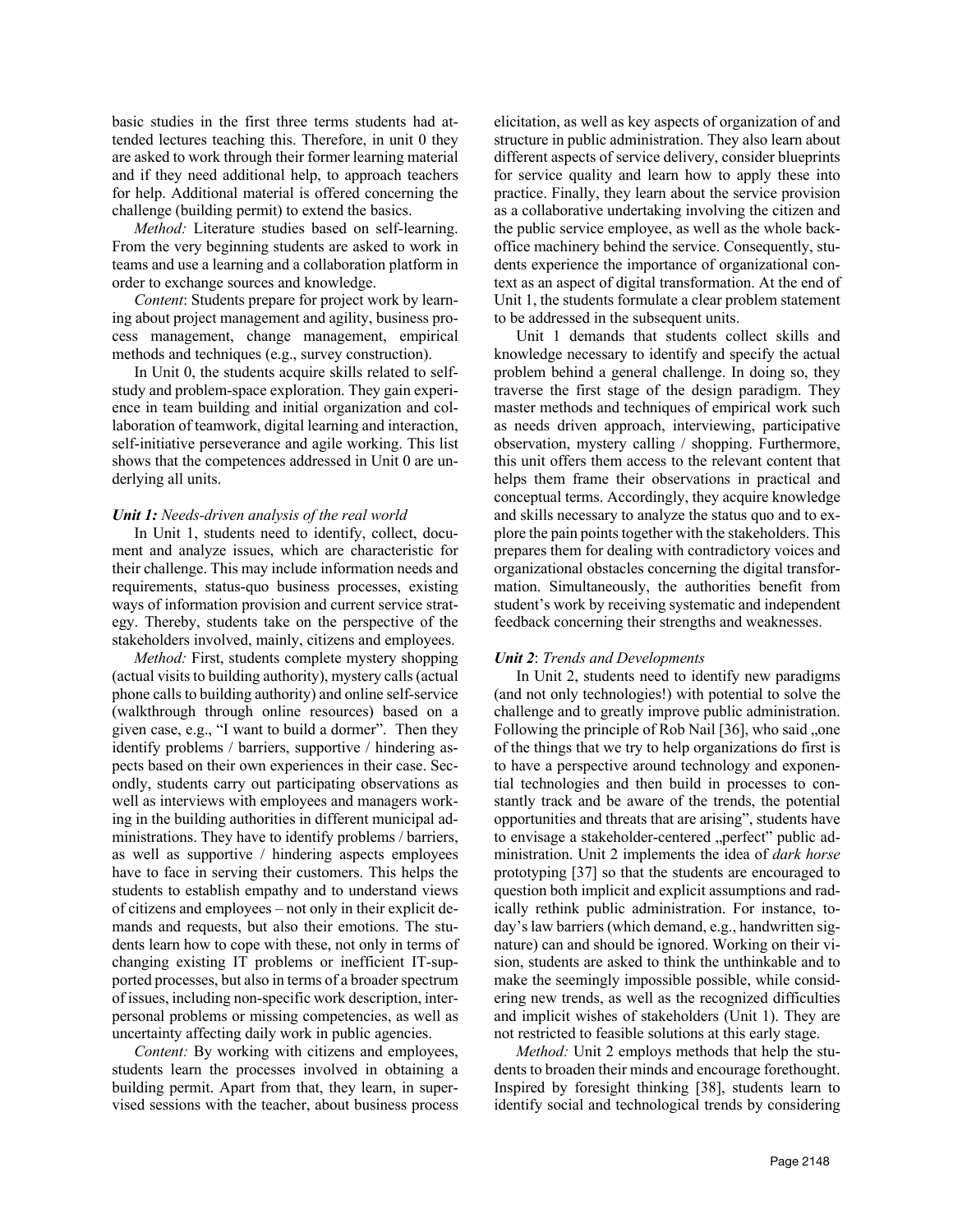examples from outside their core area and by tracking recent social and technological trends. Teachers can facilitate this by organizing excursions to research and development departments and laboratories, e.g., in 2018 we visited the showroom "Future Self-Service" and the "Future-Work Laboratory" of the Fraunhofer IAO in Stuttgart, Germany. Inspired by the trends, students brainstorm futuristic ideas which address a specific subaspect of their challenge. They need to capture their ideas as written or drawn mini-scenarios [39] so that the ideas become concrete.

*Content:* Apart from teaching methods and live experiences, teachers provide students with the newest research trends. In 2018, it considered the application of mixed-reality systems in counselling and service provision [40], the possibilities and challenges of IT-supported counselling [41, 42], and other trends of humancomputer interaction and man-machine interface [43].

Unit 2 gives the students the chance to think big and invent radical solutions. Accordingly, students acquire relevant knowledge of technological and social trends outside public agencies. They are thus confronted with approaches allowing them to use those trends in a creative manner reducing the barriers and pain points identified in Unit 1. This prepares them for dealing with rapid improvements and changes typical for digital transformation. Simultaneously, the municipalities involved learn about recent trends and developments with the potential to solve their specific problems.

#### *Unit 3***:** *(e-)Service Design*

Based on the knowledge collected, practical experience and their initial, singular ideas (Unit 1 and 2), students have to design a holistic solution to the given challenge. In 2018, students had to develop the whole journey of a citizen claiming a building permit: from a selfservice point to a short encounter with a frontline officer up to the fully-fledged counselling from a building specialist. Methods such as customer journey mapping and various prototyping approaches (empathy prototyping, prototype storming, storytelling) are explained and students employ them while exploring the practical aspects of their vision.

*Methods:* During Unit 3 students participate in workshops involving citizens, public employees and other stakeholders such as architects, planners and engineers. The workshops are led by external facilitators, so that the students feel free to express their opinions and go beyond standard class interaction protocol. The stakeholders and students invited form mixed groups of up to seven people, who collaboratively engage in workshop activities. This gives the stakeholders direct impact on the prototypes and forces the students to deal with contradictory input. The workshops should lead to a consistent and feasible vision of a service.

After the workshop students are encouraged to identify the best or most promising solutions, to combine them and design an (e-)service including a new business process starting and ending with the touchpoints between the client (citizen) and the authority. Finally, students interview other stakeholders (not the one involved in the workshop) to find out, if the developed solution has an acceptable potential to solve the challenge. In particular, they confront the stakeholders with the prototypes and collect feedback. The results from the draft of a service design, starting with the first point of contact and ending with the final decision from the authority. The drafting task forces the students to reflect upon their ideas and gives them the opportunity to systematically review the complete input collected in this Unit. As a consequence, the ideas developed in the workshop undergoes at least two more iterations and revisions.

*Content:* In this unit, students learn to combine highly creative and technologically visionary solutions with demands and limitations of potential users and stakeholders. On one side they learn about formal and informal limitations at first hand from the stakeholders involved. On the other side, they are taught ways to negotiate and moderate between contradictory perspectives. Thereby, they learn how to bring together parties with opposing views and requirements while working together on a possible solution. Even if moderation and negotiation skills are not at the core of public administration curriculum, the increasing popularity of publicprivate partnerships require public administration employees to possess facilitation skills.

Unit 3 gives the students the chance to experience problem-solving-driven collaboration with different stakeholders and teaches them how to accommodate incompatible views and constraints by adequate project management and perseverance. Simultaneously, the municipalities involved do not only obtain concrete, evaluated ideas, but also receive methodological input and new impulses through the participation of their employees in the workshops.



**Figure 2. Two prototypes developed by students. Left: augmented reality environment for counselling. Right: 3D and AI-based assessment for self-service.**

### *Unit 4: Organizational changes*

New (e-)services normally require a re-organization of front- and back-office work including all aspects of process optimization, technology and public employees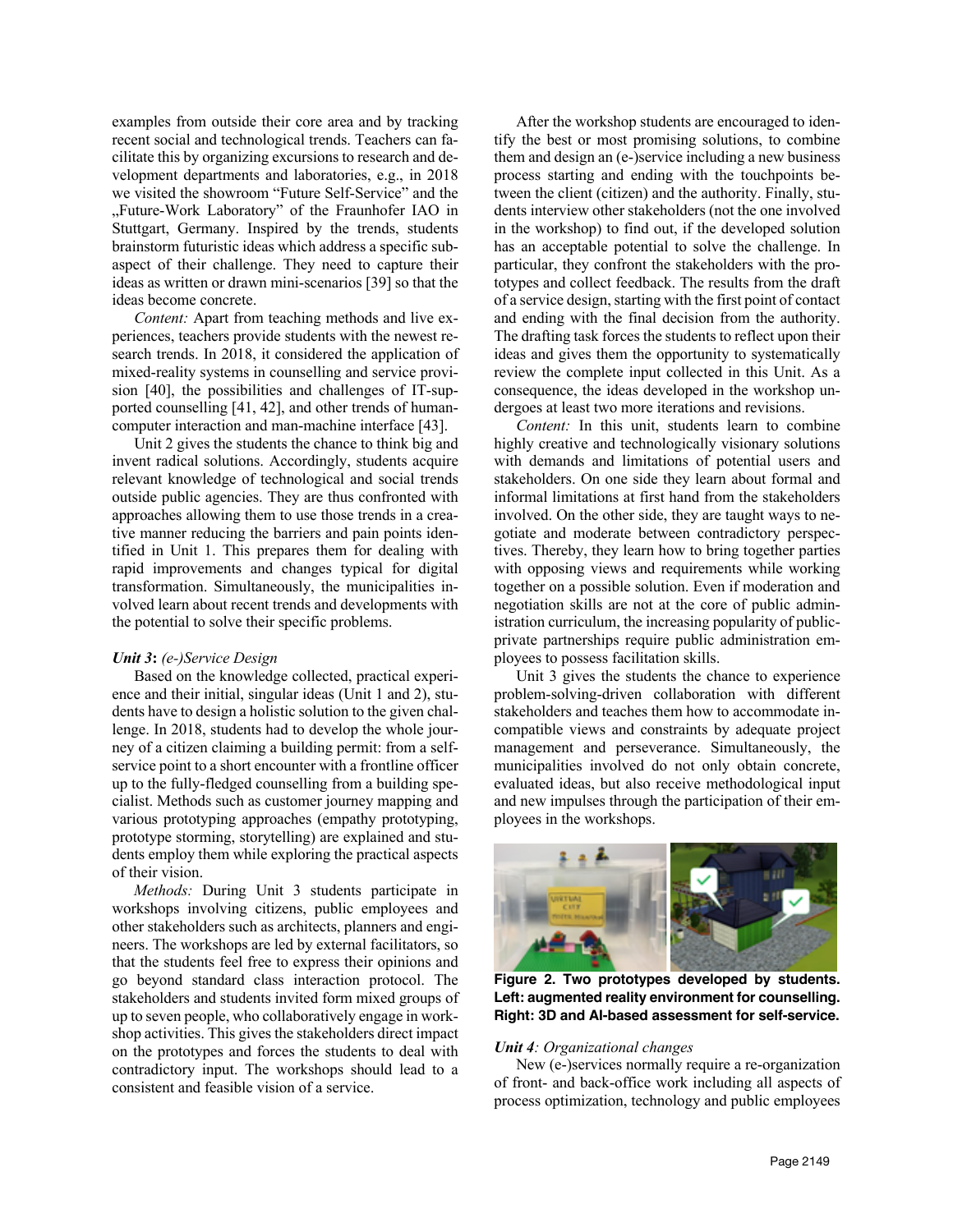competences. To reach that, the Unit 4 addresses ancillary topics such as (a) business process redefinition, (b) job specification, and (c) room concepts. In 2018, the students proposed improvements concerning (a) data gathering and analysis, documentation and rearrangement of working steps, (b) description of tasks and competencies, measures for human resource development, and (c) analysis of changes and rearrangement of working space, and description of physical barriers.

*Methods:* In Unit 4, the students review the material collected and developed in previous Units and conduct and necessary additional interviews with communal managers and higher-level employees.

*Content:* The goal is to create an integrated approach allowing customers and employees to efficiently fulfill their tasks / requests, as well as improve quality of the service and the business process. Working in this, students learn to bring different threads together. The goal is to broaden their minds and to encourage holistic thought on working on an integrated approach.

## **6. Results and Feedback**

#### **6.1 Method**

The module was run from 2015 to 2018 with approx. 50 students per year. Each year, there were one or two municipalities participating in the course. The students developed eight to ten different (e-)services annually specifically for municipalities. This section summarizes the feedback from the partners and students involved. While there was no systematic data collection (e.g., no course assessment questionnaires), the teachers employed the following ways to collect feedback:

After each unit the students had to summarize verbally what was new for them and what they thought would help them specifically to reach the given goal. Additionally, they had to make notes in their "learning diary". They were also asked about their opinion of the unit. So, they could give feedback by telling what they liked / disliked and what they would change.

At the end of the course we collected feedback: 1. The public employees were asked to give feedback on the solutions addressing the questions: (a) which aspects do we want to implement and why in a short / middle / long term, and (b) what's impossible to implement and why. 2. The students provided feedback answering two questions, "What have I learned considering (a) working on a real project and project management, (b) teamwork (c) working in a change project and (d) in general?" and "What is the most precious finding for me?" We can therefore refer to comprehensive feedback.

#### **6.2 Intermediate feedback and interventions**

At the beginning, all students were highly motivated. They appreciated working under real conditions in a real project and hoped that their results would be implemented. At the same time, they expressed their concern about failing and not coming up to the expectations of the public employees. So, they set their sights on the wishes and beliefs of public servants and could not understand why they had to focus on both. To avoid a onesided solution we created the slogan "*citizen-centered and employee-oriented service*" and introduced the sentence "*The fear to be wrong is already the error*" and started to repeat them like a mantra during the course.

Working on the given case it became obvious that the students were biased by the status quo of public administration and felt bound by the wishes of the public servants. For instance, in the 2015 case "digitalization of the customer relation's management" of the town's library, the employees wanted to keep their paper-based customer files even if the customers could sign the contracts digitally. The students took the librarian's wish as an order and stopped working on a comprehensive solution. Noticing this, we discussed their self-limitation. Their loyalty and obligation to fulfill the wishes of their future colleagues and managers became obvious. They forgot their goal to create a "librarian customer management system for the year 2030". So we decided to implement the rule "*Meet the expectations of all stakeholders and exceed them through a forward-looking approach*." Also, we decided to offer all students the possibility to collect experience from the perspective of the citizen/client. Therefore, from 2016 on, we added mystery shopping as well as self-service experience to Unit 1 instead of interviewing citizens about their experiences. The change of perspective worked out. In 2017 and 2018 the students worked without further intervention and produced balanced solutions.

Practical experience and empathy revealed yet another challenge. Students often focus on the internal processes of the authority and ignore the touch points of the customers. To avoid this, we implemented the next principle: "*The business process starts and ends with the customers' point of contact*." Thanks to this intervention, they started to include contact with citizens in their analyses and prototypes.

Based on their experiences in public administration during their practical terms, the students who join the course in their seventh semester are already ingrained with the knowledge that there is little to no budget for internal changes. They tend to judge every idea automatically according to the availablility of a budget. Expensive ideas were thrown out, even if the future could offer potential resources. So we implemented the principle "*First step: Think big – everything is possible! Second step: Find a way to achieve the vision starting with quick wins and ending with the maximum*!" to make clear to the students that implemented ideas can generate value that is higher than the necessary investment.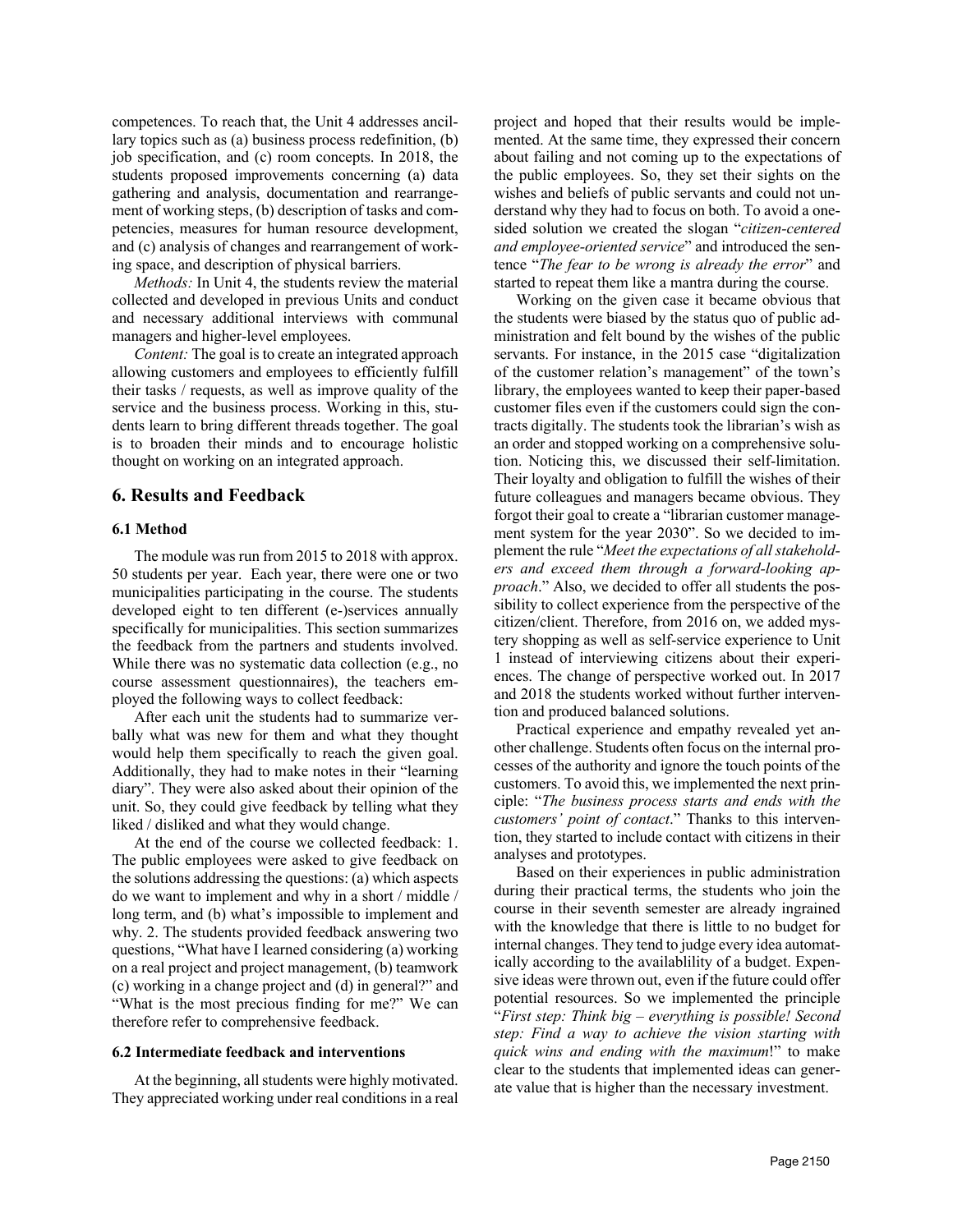And, finally, students prefer working on safe ground and therefore choose already existing solutions in public administration. The experience from fieldwork seemed to limit their imagination. To provide external inspiration, from 2016 onward, we added excursions to research centers or innovative companies and included presentations by inventors and developers. This only worked out to a certain degree. When encouraged to look at different branches for inspiration, they refused: "These solutions are impossible for public administration!" Since our public-administration partners stressed the need for change, we established another rule: "*Think out of the box!*" This helped the students to include new developments and techniques, as well as new approaches. Since 2017, the students have been more or less automatically searching for new possibilities and inspiring solutions.

#### **6.3 Final feedback**

The students' ideas amazed public employees and managers. As one manager put it: "I didn't expect such well thought-through solutions!" Also, the municipal representatives value the interdisciplinary focus of the students, who consider ancillary topics such as law or municipality finances. Public employees highlight the creativity and students' drive to work on the "best" solution. They also notice limitations. They couldn't understand why the students could question existing laws and could make suggestions about changing / improving them, "because as a municipal employee you don't question existing law". On the whole, the project partners benefitted from the course, because it challenged them to "think big" and to "think out of the box" as well.

Apart from the comments, there is evidence for the real-world impact of the course (in the form of implemented concepts). In years 2015 and 2016, the managers from the participating municipalities used the course to introduce new ideas on how to digitalize business processes or change the service delivery. They gave their employees the chance to choose from the solutions proposed by the students in the sense of "cherry picking". As a result, ideas which suited them were implemented, such as an internal online-kindergarten event-calendar for parents<sup>1</sup>. In 2017, we received much interest from different departments of a single city. E-services and digital processes for ten different departments were designed. By now, the following four propositions have been fully/partially implemented: a green management, managing deficiencies<sup>2</sup>, a booking service for tourist city excursions<sup>3</sup>, and a service for lecturers and employees of a vocational training center to jointly develop the training program of the adult education center ("Volkshochschulprogramm"). This last solution was submitted

by the department to the "Lighthouse Award". Two other departments are in the process of implementation. Finally, in 2018 two groups of students, each with 24 members, competed against each other to design "a building service centre for local authorities", to *improve the citizen's experience of obtaining a building permit*. The involved municipality intends to proceed towards the implementation of idea. The authority decided at once to implement the "waiting room lights" idea that emerged during Unit  $2 - it$  supports transparency of the number of customers waiting to be attended. A partner declared: "I didn't expect them [the students] to be able to think customer-oriented up to this degree and to work in depth!" Overall, the municipalities were engaged throughout the course, giving the students access to their employees and experts, supporting them during fieldwork, and finally being open to use ideas despite organizational limits. Each year the municipalities tried to recruit some of the graduates because of their competences mirrored by the newly designed services.

The final feedback from students varies. Asked about the most important aspect they learned, they pointed to the principles and rules i.e. "Think big" and "Think out of the box" and gave the feedback that having worked on a real case they now knew how to cope with resistance and hurdles. About 50 % complained about the heavy work-load, some about the challenge of self-organization. Everyone felt prepared to meet future requirements resulting out of digital transformation. Some stated they no longer are afraid of the real world because they feel able to manage complex task. Others noticed that the possibility of changing public administration even though they had not thought so before. One stated: "For the first time I believe that changes in public administration are possible and I hope that I will work in a modernized administration." Overall, students have noticed the large difference between this course and other courses they attended so far. They highlighted its practical relevance but also acknowledged the amount of work that goes into digital transformation.

It is difficult to systematically collect feedback from the graduates but there is anecdotal evidence in favor of the course. One student wrote: "Now, in retrospect I can recognize the value of this project even better." Another student, currently working in the public sector, asked about being informed about future project results: "If there is a way to get the results of the following years, let me know." At least for those two students, the course had the envisioned impact.

## **7. Discussion**

By introducing this course, we show that public administration departments have potential to impact the

<sup>1</sup> https://www.sindelfingen.de/start/Bildung+Leben/kitas

<sup>2</sup> https://www.herrenberg.de/tools/mvs/

<sup>3</sup> www.herrenberg.de/de/Stadtleben/Erlebnis-Herrenberg/Staunen-Erleben/Stadtfuehrungen/Historischer-Rundgang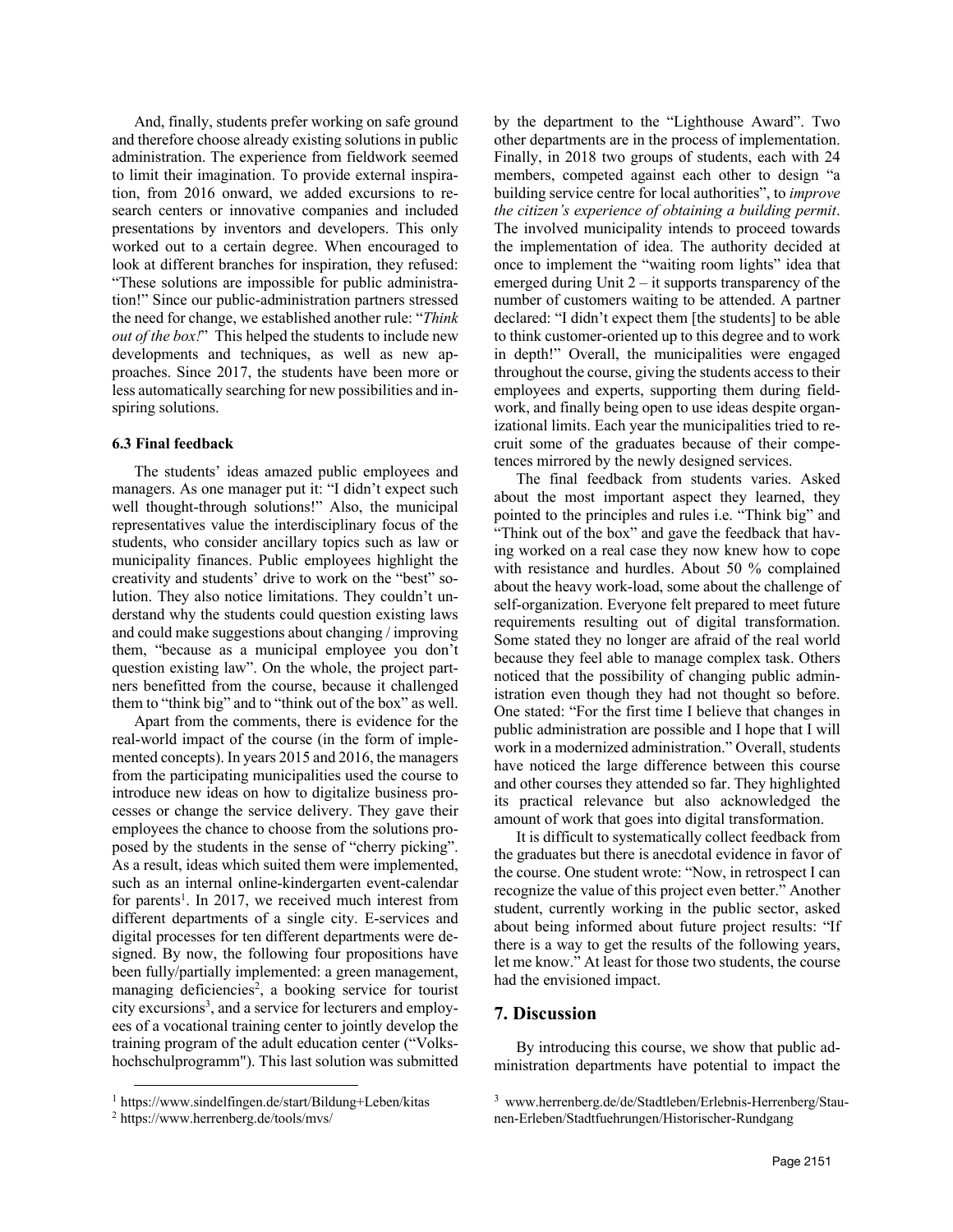digital transformation in the public sector, if they combine practice-oriented project work with the adequate content. Through participation in the course, the municipalities learned, that digital transformation involves deep and radically innovative problem solving rather than the reinforcement of the status-quo with digital means [7, 8]. Some even implemented the newly designed digital processes. So, thanks to the course, the municipalities obtain a new perspective on their status quo and are provided with well-thought through solutions. The students learn to apply a holistic approach to real-world practices while addressing new technology, business processes, organizational structure as well as the views of the stakeholders. The course facilitates an exchange between the public authorities and citizens through students and their ideas.

The solutions developed have proven that the students could effectively use the competences and skills necessary for digital transformation [9] and through their feedback they show that they value it. We claim that the proposed course supports the acquisition of these key competences by linking learning and teaching with a real project. However, this claim requires a systematic evaluation, e.g., by means of a formal measurement of those competencies. Since the course did not involve an exam, an assessment can be derived through feedback, developed ideas and artefacts. Anyway, the course provides a vehicle for transferring those skills, as opposed to the classic "chalk and talk" teaching style.

By offering this course, we jumped on the bandwagon. In recent years many universities (especially business and engineering departments) started offering courses where students are confronted with practical challenges provided by industry and work, with dedicated mentors from the industry partners to solve those problems [13, 14, 16, 17]. The course described for public administration students follows this up by adopting concepts relevant to design thinking (agile prototyping, extensive field work, stakeholders' participation, and holistic approach). Furthermore, we prefer the idea of real-world challenges, proposed or developed together with practice partners rather than abstract challenges. This assures the high relevance of the work done by students and provides more value for the partners.

In addition, this paper responds to an ongoing discussion on public administration education. So far, it has been characterized by frequent calls for positioning digital transformation in public administration curricula [12, 13, 14, 18] and a limited guidance [15, 16, 17]. It pushes the discourse towards practical consideration and outlines the design of a particular course (Section 5) as well as the principles that emerged during the course (Section 6), which have been evaluated over four years of teaching. Furthermore, it provides evaluation data, including anecdotal evidence for the effectiveness of the course. While the evidence needs to be extended and

systematized, the preliminary research confirms the necessity of teaching digital transformation and the great potential of courses with strong practical element.

Having worked for four years on the course, we noticed that teaching digital transformation allows students to deepen their insight and provides them with far more competences and skills than teaching about digital transformation. The course's practical focus and the direct link to the real-world make the students experience' the up- and downsides of digital transformation, including organizational limitations and the amount of work involved in a successful project. Also, the interaction with managers from the participating agencies prepares the students for establishing a perspective of the leader, in addition to those of an employee and a customer.

### **8. Conclusion and Limitations**

Digital transformation will increasingly affect the work practice and workflows in the public sector. However, public administration education still lacks widespread standards and guidance on how to prepare public administration students for digitalization. This case study offers an overview of a course, which – according to the evidence collected – can be well integrated into a public administration curriculum and produces an outcomes valuable for students and partners. This case study and, in particular, the systematic overview of the course, should help teachers at public administration schools and departments copy the concept. The decision makers and managers in the public sector can find inspiration for entering into research and teaching partnerships with local public administration schools. Finally, the researchers who study the potential and obstacles of digital transformation can recognize the role of education better and get access to practical examples of the successful application of methods characteristic for digital transformation in business for the public sector. Overall, the paper adds to the discussion concerning the modernization of the public sector and updating of public administration curricula.

But applicability comes with limitations. The module is especially designed for the Universities of Public Administration of Baden-Württemberg being limited by their legal framework and the current course programme influenced by Baden-Wuerttembergs' Ministry of Internal Affairs, the "Gemeindetag" and "Städtetag". Therefore, other universities might have a different framework (in particular, the overall structure of the study program), so that adaptations might be necessary. Also, more systematic and extended evaluation could further contribute to the empirical aspect of the study. Still, the paper sets important impulses for practice and research.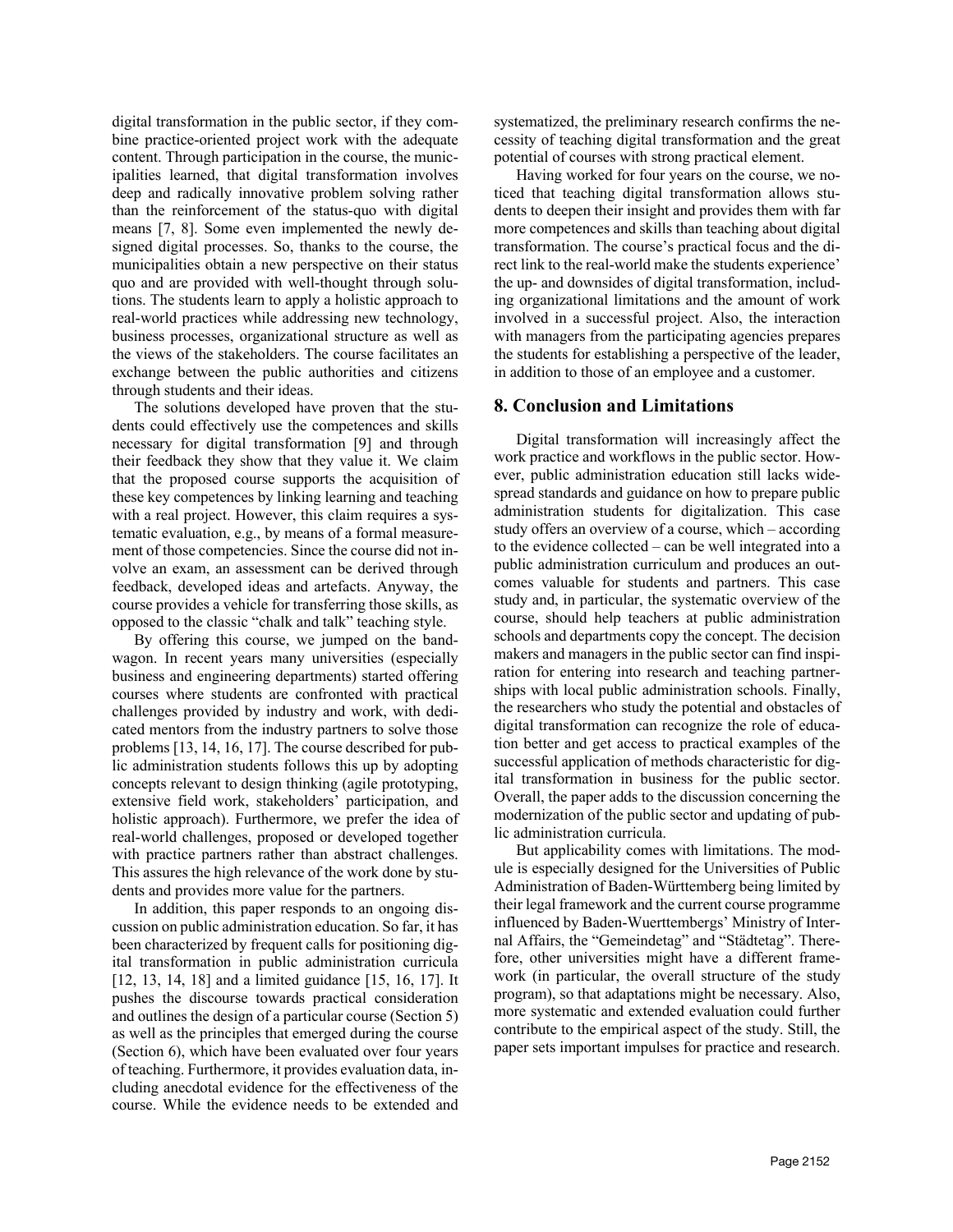## **Acknowledgments**

Herewith we want to express our best gratitude to the involved communes and cities, who supported the course over the last years by contributing relevant problems, offering access to the relevant stakeholders and otherwise supporting the teachers and the students of the course. In particular, our thanks go to the City of Sindelfingen, Mrs. Margit Gaeng, the City of Herrenberg, Franziska Biehler, Stefan Kraus, Tom Michael, as well as EnBW, Karin Bandt. We, also, thank Gerhard Schwabe for his valuable inputs to the paper, as well as the anonymous reviewers who provided precise and interesting feedback. Finally, we thank the students who participated in the course and wish them all the best for their career in the digitalized public administration.

## **References**

[1] McAfee A, Brynjolfsson E. Machine, platform, crowd: harnessing our digital future. Norton & Company, NY, 2017.

[2] Kraemer K.L., King J.L. Computers and administrative reform: Will the time after e-Government be different? 2003.

[3] Lenk K. Reconstruction Public Administration theory from belwo. IP, 12(4), 2007, pp. 207-212.

[4] Hammerschmid G. Vom Wunsch zur Wirklichkeit: Drei Schritte zur Digitalen Verwaltung. Trend, 2017.

[5] Probst G., Raub S., Romhardt K. Wissen managen. Gabler Wiesbaden, 5<sup>th</sup> edition, 2006.

[6] Lankshear C.; Knobel M. (eds.). Digital literacies: concepts, policies and practices. Peter Lang, New York, 2008.

[7] World Economic Forum 2017: The Digital Transformation Initiative: Mining and Metals Industry. WEF, Geneva, 2017.

[8] Digitale Initiative: Shaping digital transformation in science. Digital Information Initiative. Göttingen 2016, pp. 1-15.

[9] Janowski T. Digital government evolution: From transformation to contextualization. GIQ, 32(3), 2015, pp. 221-236.

[10] Kraemer L., King J.L: IT and Administrative Reform: Will e-Government Be Different? IJEGR, 2006.

[11] Hunnius S., Schuppan T. Competency Requirements for Transformational E-Government. Proc. HICSS, 2013.

[12] Kirchner J. et al. Future Skills: Which skills are lacking in Germany. Stifterverband für die Dt. Wissenschaft 2017.

[13] Lande M., Leifer L. Prototyping to Learn: Characterizing Engineering Students' Prototyping Activities and Prototypes. DS 58-1: Proc. ICED, 2009.

[14] Leifer L.J, Steinert M. Dancing with Ambiguity: Causality Behavior, Design Thinking, and Triple-Loop-Learning. In: Management of the Fuzzy Front End of Innovation. Springer Intl. Publ. 2014, pp. 141–158

[15] Uebernickel F., Brenner W., Naef T., Pukall B., Schindlholzer B. Design Thinking: Das Handbuch. Frankfurter Allgemeine Buch, Frankfurt am Main, 2015.

[16] Carleton T., Leifer L., Stanford's ME310 Course as an Evolution of Engineering Design. In: Proc. CIRP Design Conference, 2009, pp. 547-555.

[17] Dym C.L., Agogino A.M., Eris O., Frey D.D., Leifer L.J. Engineering Design Thinking, Teaching, and Learning. JEE, 94, 2005, pp. 103–120.

[18] Fichman R. G., Dos Santos B. L., Zheng, Z. E. "Digital Innovation as a Fundamental and Powerful Concept in the Information Systems Curriculum." MISQ, 38(2), 2014.

[19] Kim S., Layne K. "Making the Connection: E-Government and Public Administration Education," JPAE, 7(4), 2001, pp. 229-240.

[20] Jones L. R., Thompson F., Zumeta W. Public Management for the New Millennium: Developing Relevant and Integrated Professional Curricula. IPMR, 2(2), 2001 pp. 19-38

[21] Schelin S. H. Training for Digital Government. In: Pavlichev A., Garson G. (Eds.) Digital Government: Principles and Best Practices, Hershey, PA, 2004, pp. 263–275.

[22] Wu X., He J. "Paradigm Shift in Public Administration: Implications for Teaching in Professional Training Programs". PAR, 69(1), 2009, pp. S21–S28.

[23] Babaoglu C., Akilli H.S., Demircioglu M. A. "E-Government Education at the Public Administration Departments in Turkey," in Proc. Intl. Conf. Theory and Practice of Electronic Governance: ACM, 2012, pp. 71–74.

[24] Biasiotti M. A., Nannucci R. "Teaching E-Government in Italy." In Electronic Government, Lecture Notes in Computer Science, Springer, 2004 pp. 460–463.

[25] Estevez E., Janowski T. "Landscaping Government Chief Information Officer Education." In: Proc. HICSS, 2013, IEEE.

[26] Janowski T., Estevez E., Ojo A. "Conceptualizing Electronic Governance Education." In: Proc. HICSS, 2013. IEEE.

[27] HVF: Modulhandbuch Public Administration B.A. 2013.https://www.hs-ludwigsburg.de/fileadmin/Seitendateien/studium/public\_management/Modulhandbuch\_Modulreform\_01.03.2017-.pdf, accessed 31-1-2019.

[28] Ozga, J. "From Research to Polica and Practice: Some Issues in Knowledge Transfer" 2004. http://www.ces.ed.ac.uk /PDF%20Files/Brief031.pdf, accessed 2-20-2019

[29] Kapucu N. Competency-based Curriculum Mapping as a Tool for Continuous Improvement for Master of Public Administration Programs. IJOPA, 40, 2017, pp. 968-978.

[30] Perrenet J.C., Bouhuijs P.A.J.; Smits J.G.M.M. "The suitability of problem-based learning for engineering education: theory and practice." Teach. in Higher Edu., 5(3), 2000.

[31] Heitmann G. Project-oriented study and project-organized curricula: A brief review of intentions and solutions. EJEE, Taylor&Francis, NL, 21(2), 1996, pp. 121-131.

[32] Milam D.M. Practitioner in the Classroom: Bringing Local Government Experience into the Public Administration Curriculum. Public Adm. Rev., 63(3) 2003, pp. 364-369.

[33] Reis, J. et al. "Digital Transformation: A Literature Review and Guidelines for Future Research. In: Proc. WorldCIST, 2018, pp. 411-421.